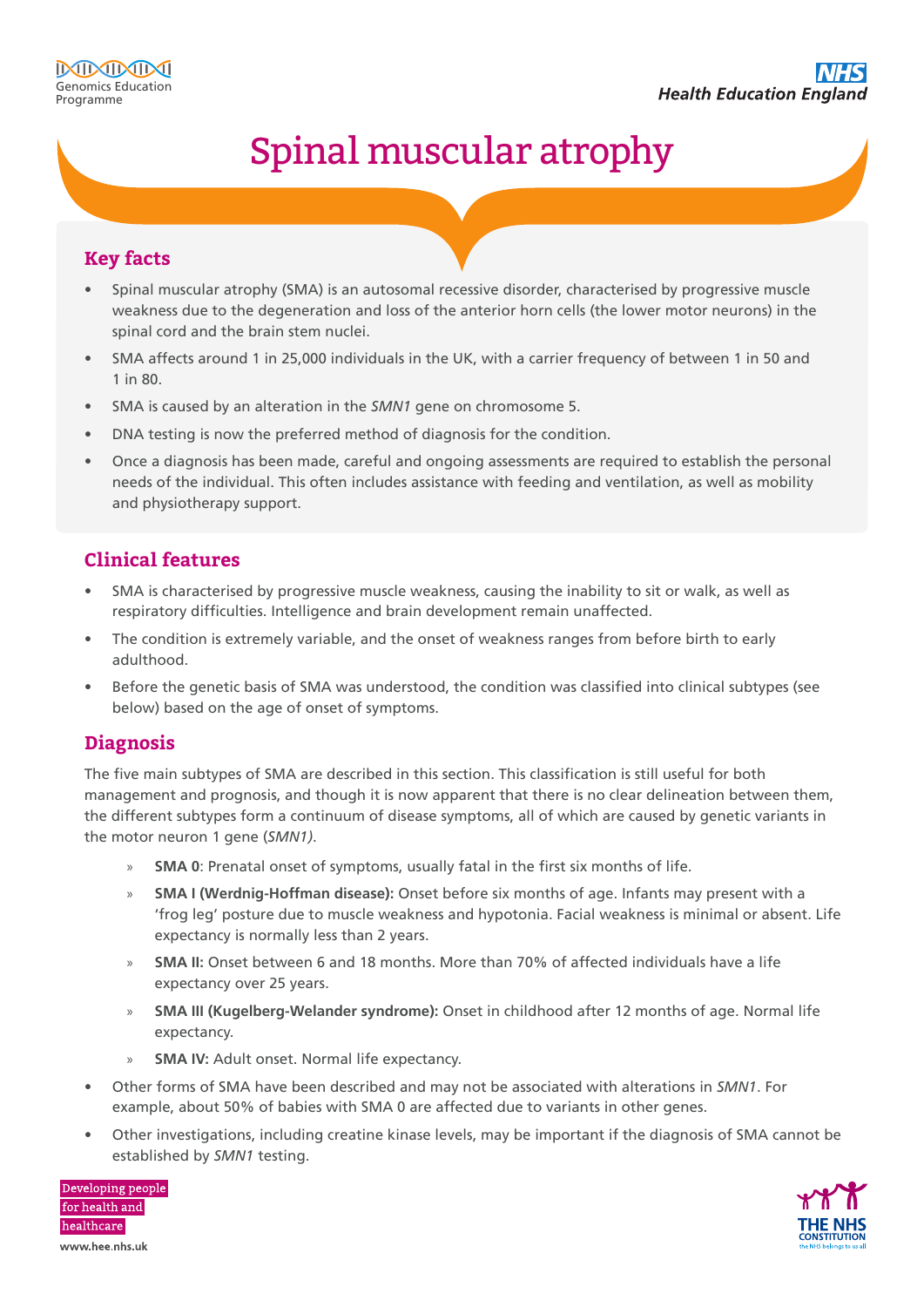# **Genetic basis**

- SMA is an inherited condition, caused by genetic alterations in the *SMN1* gene on chromosome 5; about 95% of individuals with SMA share a common genetic alteration.
- The condition is autosomal recessive, meaning that the affected individual has two altered copies of the *SMN1* gene.
- Both parents will usually be carriers for SMA, and healthy, because although they each have one altered copy of the gene, this has no adverse effect when the second copy of the gene is unaltered.
- Each child of two carriers has a 25% (one-in-four) chance of inheriting both gene alterations and developing SMA. In 2% of affected cases, individuals have one new ('de novo') genetic alteration, meaning that only one parent is a carrier. Recurrence risks in this situation are considerably lower.
- The genetic basis of SMA is complex, and alterations in a second gene, *SMN2*, which is adjacent to *SMN1*, are known to modify the phenotype. Referral to the local clinical genetics service is advised.

# **Genetic testing**

Indications for genetic testing and genetic counselling include:

- confirmation of the diagnosis in an individual suspected of having SMA;
- siblings and relatives of affected children with symptoms suggestive of the condition;
- two individuals who are carriers contemplating a pregnancy, who may consider prenatal or preimplantation genetic diagnosis. Prenatal diagnosis is usually possible by chorionic villus sampling (CVS) or amniocentesis. If a couple are considering prenatal diagnosis, referral should be made to the local clinical genetics service prior to a pregnancy. This ensures that appropriate advice and investigations are undertaken and confirm whether or not prenatal diagnosis is possible. All couples considering preimplantation genetic diagnosis must be referred to their local clinical genetics service.
- to provide information about the genetic status of other relatives of someone with SMA through carrier testing; and
- presence of features suggestive of SMA on routine antenatal ultrasound scans, even when that pregnancy is not known to be at increased risk.

## **Clinical management**

- SMA I is a life-limiting illness and appropriate management, including palliative care, should be given with full discussion and support from the parents. Prolonged survival may be achieved with ventilation, feeding and physiotherapy support.
- Individuals with other forms of SMA may require mobility assistance, physiotherapy, assistance with feeding and nocturnal ventilation.
- SMA is a condition where needs may change with time. Optimum care from a multidisciplinary team, with input of a number of healthcare professionals, may improve the quality of life of an individual with SMA.
- An individual with SMA and their family should actively engage with the process of individualising care. ['A Family Guide to the Consensus Statement for Standard of Care in Spinal Muscular Atrophy](https://www.mda.org/sites/default/files/publications/SMA_Family_Guide_Care_Standards.pdf)', published in 2007, is a useful booklet designed to help with this process.

## **Direction to further reading, guidelines and patient groups**

• More information about SMA is available to read on the [NHS website](https://www.nhs.uk/conditions/spinal-muscular-atrophy-sma/).